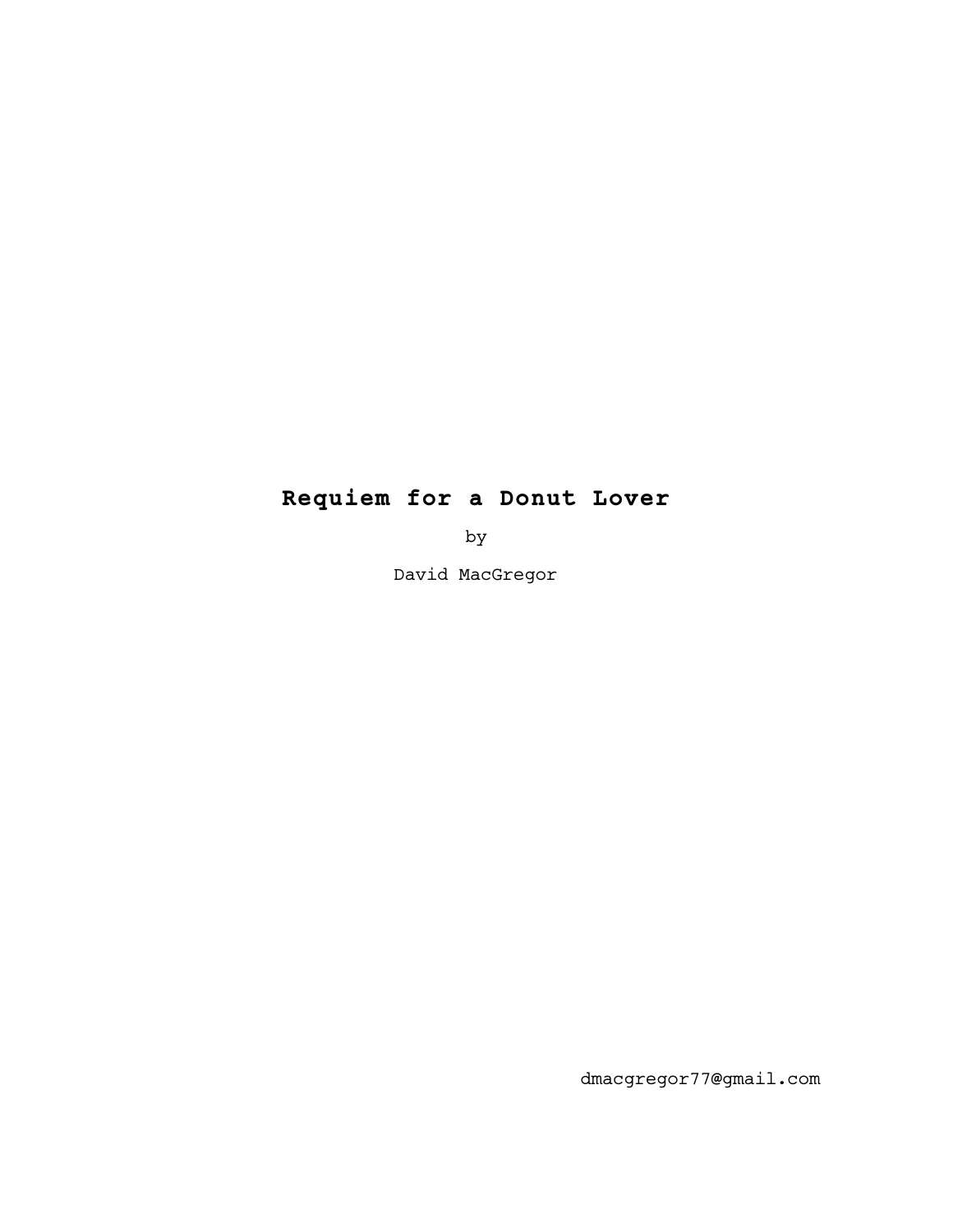## Setting

An alley behind a donut shop.

## **Time** is a state of the state of the state of the state of the state of the state of the state of the state of

Now and then.

Cast

 EMMA - Woman in her 20s. LUKE - Man in his 20s. SPENCE - Man in his 20s.

## Synopsis

Three friends gather to memorialize a recently deceased friend, who died in somewhat peculiar circumstances.

# <u>Bio de la componentación de la pro</u>

 David is a playwright and screenwriter. He is a resident artist at The Purple Rose Theatre , where seven of his plays have been produced. His newest play, *Sherlock Holmes and the Adventure of the Fallen Soufflé*, just opened the Purple Rose's 2019-2020 season. His plays have been performed from New York to Tasmania, and his work has been published by Dramatic Publishing, Playscripts, Smith & Kraus, Applause, and Heuer Publishing.

 He adapted his dark comedy, *Vino Veritas*, for the silver screen, and it stars Carrie Preston (Emmy-winner for *The Good Wife*). Several of his short plays have also been adapted into films, and his screenplay *In the Land of Fire and Ice* was a 2016 Athena List Winner (best screenplays featuring female protagonists). He teaches writing at Wayne State University in Detroit and is inordinately fond of cheese and terriers.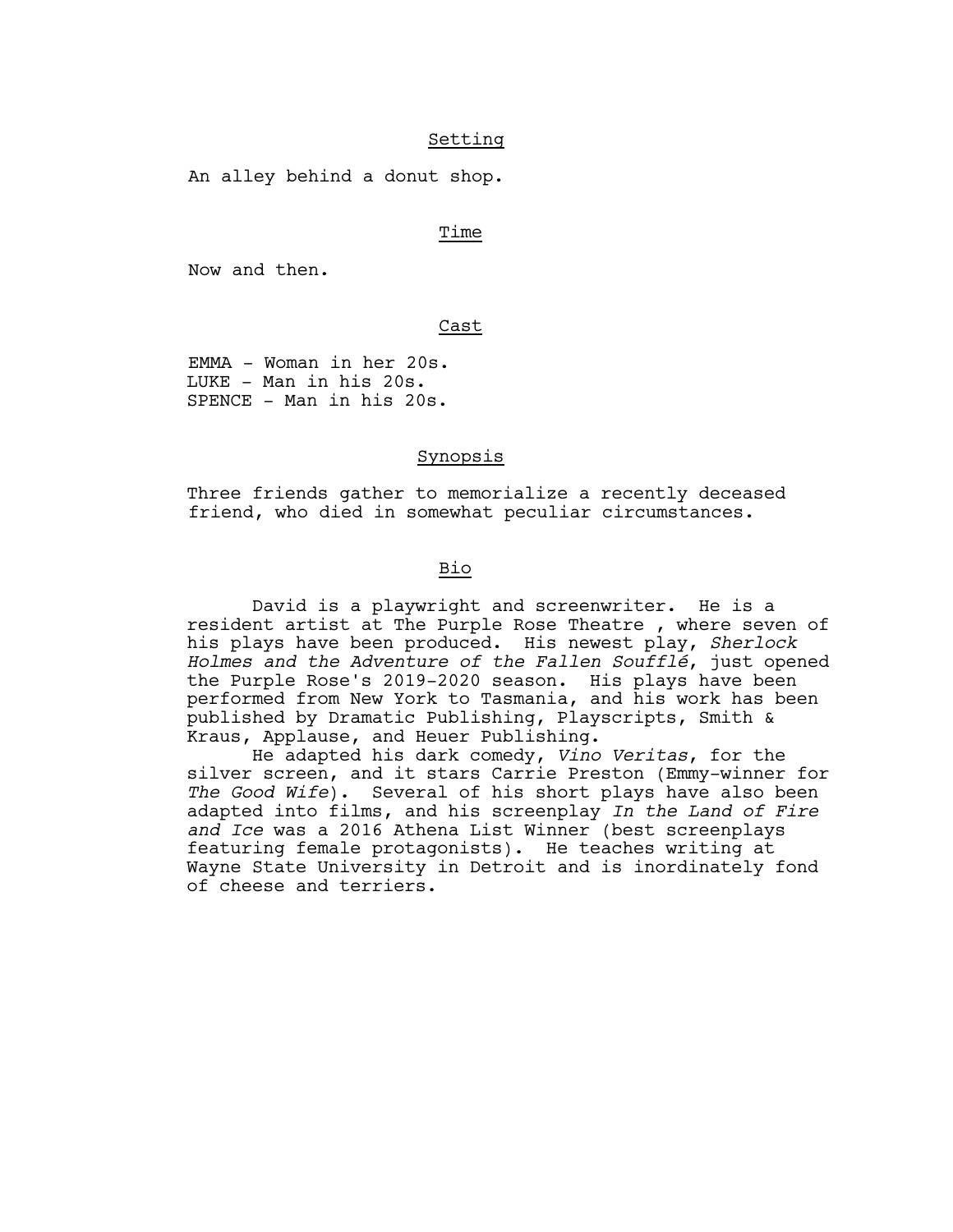(LUKE, EMMA, and SPENCE enter. EMMA carries some plastic flowers wired to a stand and LUKE carries more fake flowers and a teddy bear. They look around.) LUKE What do you think? Is this the right place? EMMA I think so. It's close... LUKE Are you sure? EMMA (pointing) It might have been a little further that way. LUKE How much further? EMMA I don't know. The whole night is just a blur. LUKE No kidding. (EMMA starts to cry.) LUKE Oh, Emma... (embracing EMMA) That's okay...that's okay. Let it all out. SPENCE Listen, can we just do this? Like, before the cops come? **LUKE** So what if the cops come? SPENCE I'm not sure this is completely legal. EMMA Of course it's legal! What are you saying? You don't want to leave a memorial for David? **LUKE** He was our best friend. He deserves to be remembered.

(EMMA sets the flowers down on the ground and starts to fuss with them.)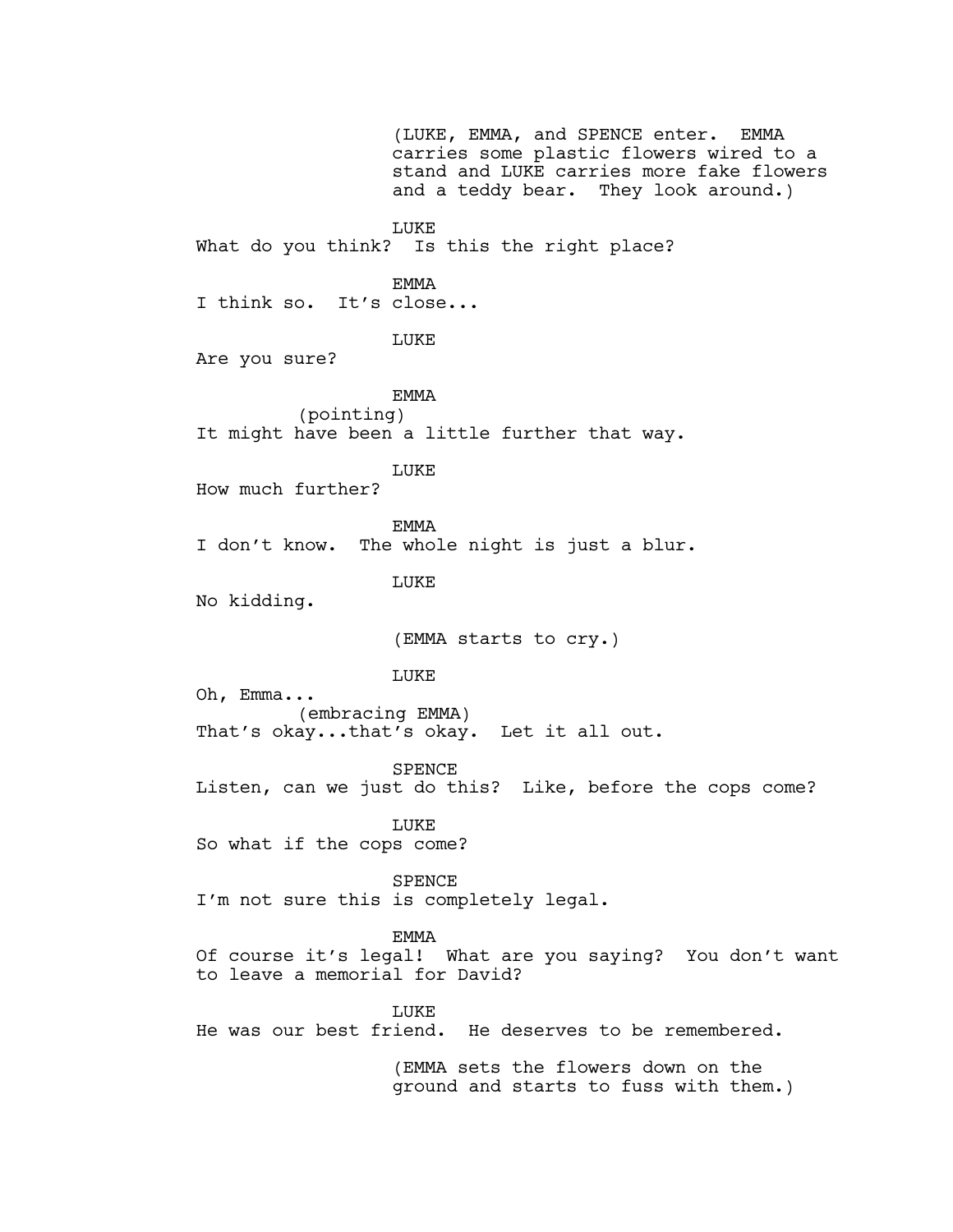EMMA

I see these kinds of memorials all the time! You've seen them! On street corners, on freeways...

> (LUKE adds his flowers and the teddy bear to the arrangement.)

LUKE

When a friend or loved one dies in a tragic accident, people have a right to put up a memorial. And it's not just our right, it's our duty.

#### EMMA

We want people to see this, Spence. We need people to see this. David needs to be remembered, and even if people passing by didn't know him, they'll see this memorial and pause for a moment to remember a loved one that they lost, to remember that life, every precious moment of life, is the most important thing in the world.

#### LUKE

Absolutely.

(LUKE and EMMA both stand back up.)

SPENCE

I'm not saying David shouldn't be remembered, all right? I'm just not sure this is the right place.

EMMA

You think it was a little further up?

SPENCE

No, I don't think it was further up. But this isn't exactly the side of a freeway or a busy intersection. We're in an alley behind a donut shop.

**LUKE** 

Of course we're in an alley behind a donut shop! This is where he died!

SPENCE

I know that, but David didn't exactly die in a fiery crash or multi-car pile-up.

**EMMA** 

He was in his car!

SPENCE

But he didn't die in an accident! He died choking on a donut. His third donut, I might add.

EMMA

What difference does it make what number donut it was?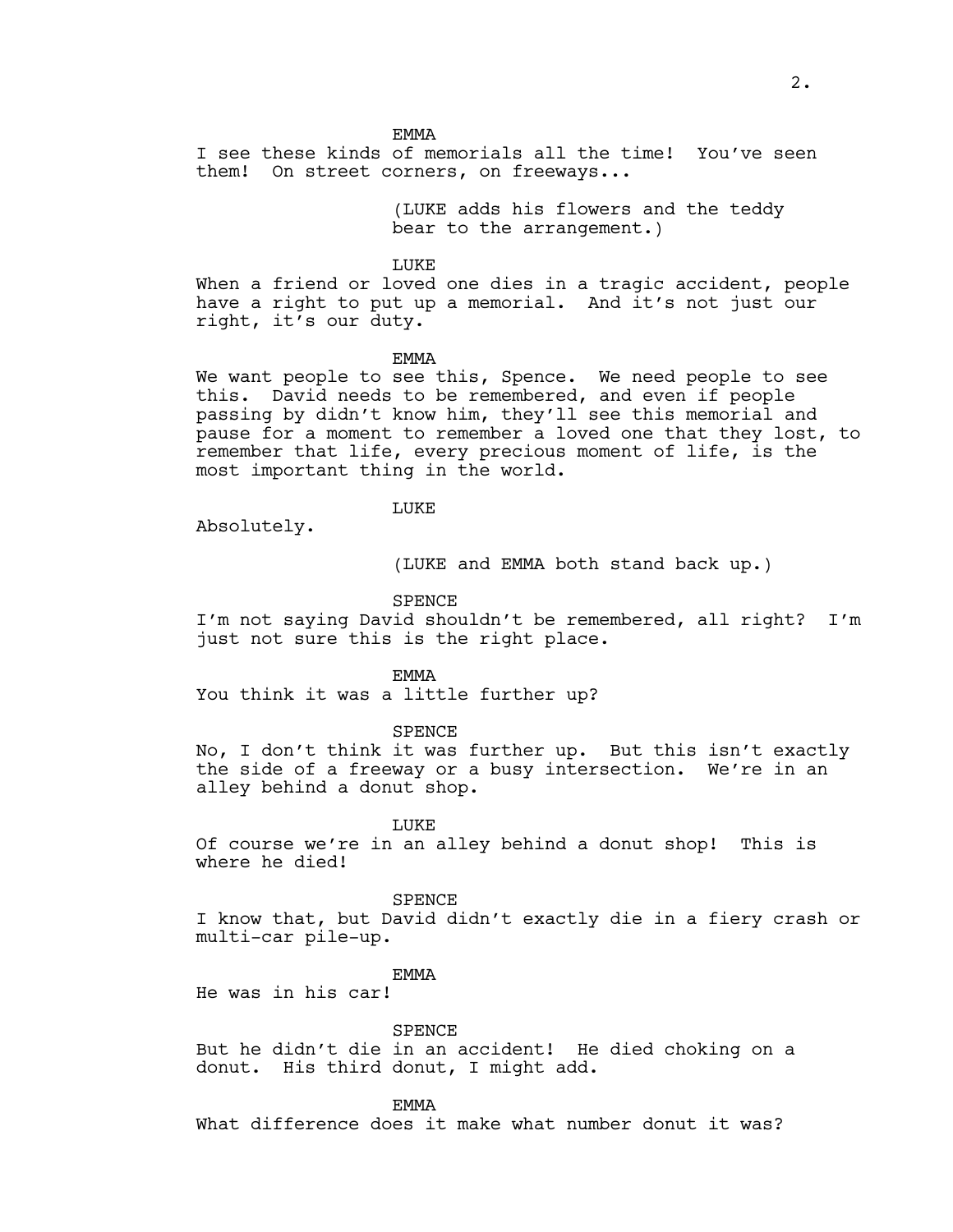SPENCE

I...nothing...

LUKE

What?

EMMA

Spence? Do you want to explain that last comment?

SPENCE

No...just...are you guys done? Can we go?

EMMA

We're not going anywhere until you explain yourself.

LUKE

Yeah. I'd like to hear this, Mr. Donut Counter.

## SPENCE

If you die choking on your first donut, that is truly tragic, that's heartbreaking. And if you die choking on your second donut, that's still really, really sad. But if you die choking on your third donut...

EMMA

What? What are you saying?

LUKE

He's saying the level of tragedy decreases in direct proportion to the number of donuts consumed.

EMMA

Is that what you're saying?

SPENCE That's what I'm saying.

EMMA

Oh my God!

LUKE Seriously? What is wrong with you?

EMMA

Spence! I feel like I don't even know you!

SPENCE

Why? Because I'm not going along with this?

LUKE

Going along with what?

SPENCE This! The whole memorial thing.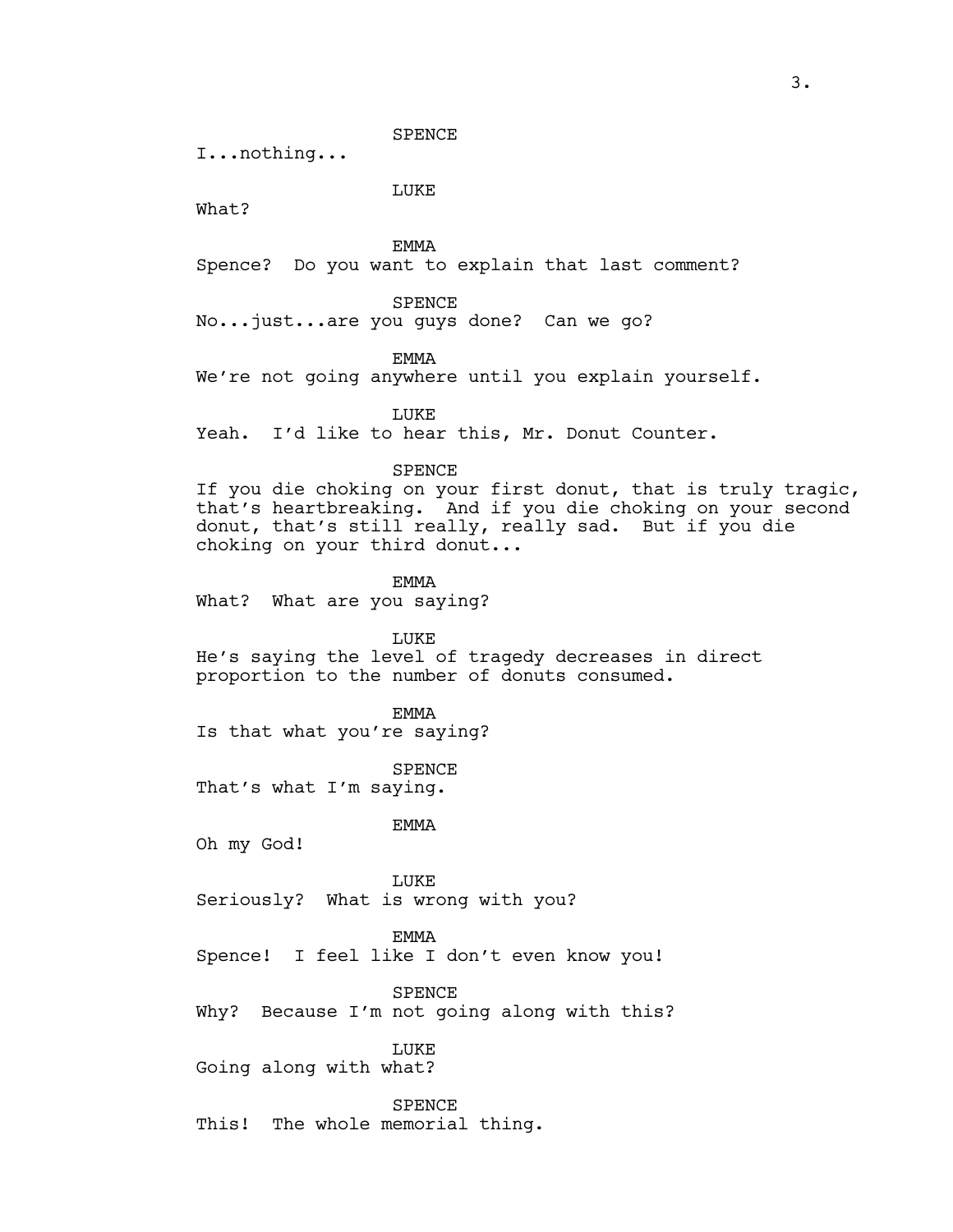#### EMMA

You have a problem with a memorial for David?

#### SPENCE

The things you're talking about, the memorials by the side of the road, those are because of accidents. Somebody crossed the median or had a heart attack at the wheel or something. Choking on a donut--

## LUKE

His third donut.

#### SPENCE

His third donut...that's kind of self-inflicted, don't you think?

> (EMMA holds her face in her hands and shakes her head.)

EMMA

You're not making any sense! Is it me? Is it just me? Luke, do you understand what he's saying?

## **LUKE**

Not really.

#### SPENCE

Don't you get it? One donut, fine! Two donuts, okay, you're pushing it, but people do that. Three donuts...that's crossing the line.

LUKE

Crossing the donut line.

#### SPENCE

Exactly!

#### LUKE

Okay, I see where you're coming from. You're talking... what's it called...natural selection!

## SPENCE

Bingo.

#### EMMA

Will one of you please explain to me what you two are talking about?

**LUKE** 

Spence is saying that what happened to David...it's like a musk ox in Africa who stays at the watering hole too long and gets nailed by a crocodile or some lions. He's asking for it.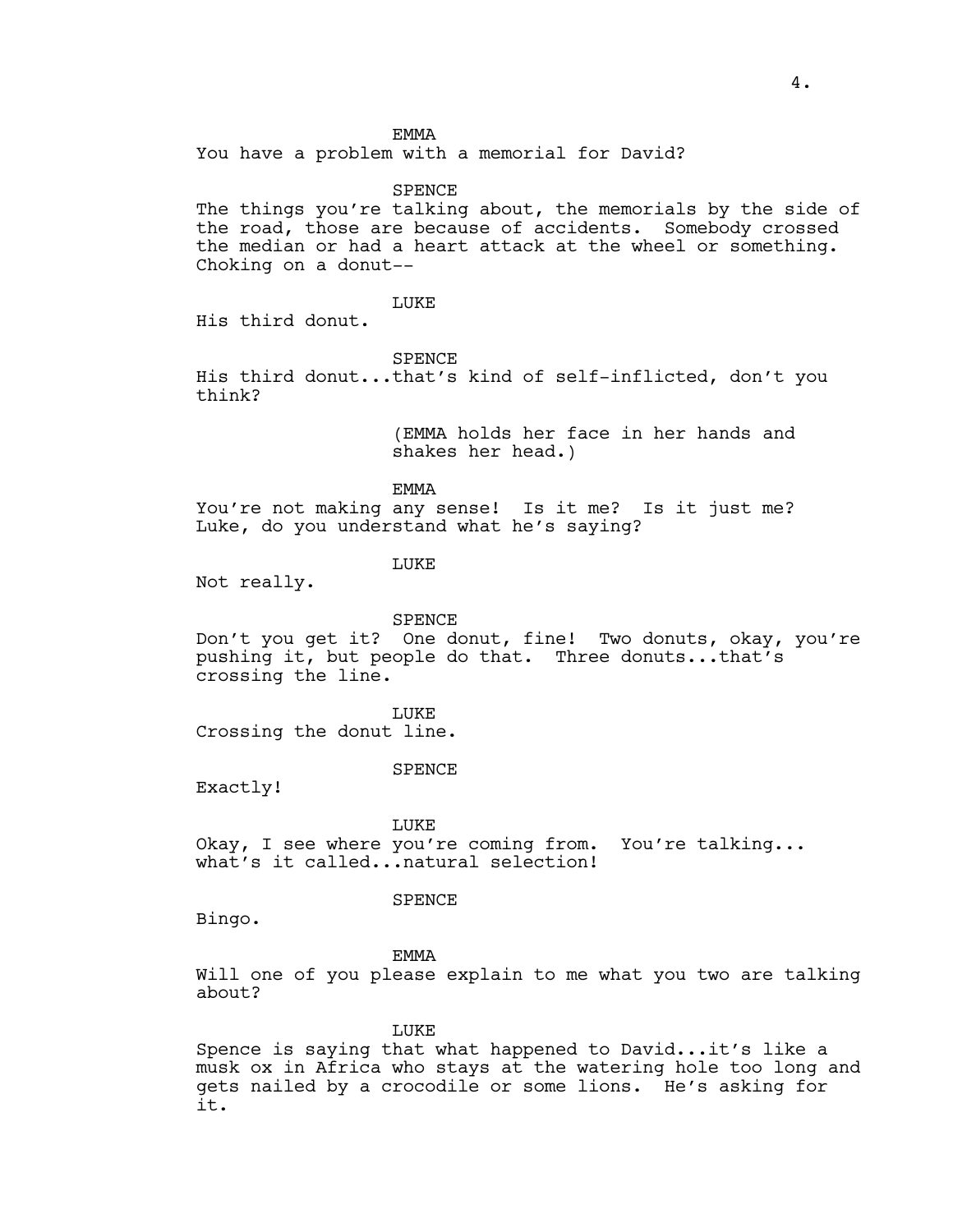EMMA

I've lost my mind. I hear the words you're saying, but they don't make any sense once they get inside my head.

**SPENCE** 

There's a natural order to things. A pattern to the universe. If you stay within that pattern, you're pretty much okay. But when you push it, when you...

LUKE

Challenge the gods.

SPENCE

Right. When you challenge the gods, that's when bad things happen. Call it what you want, karma...

**LUKE** 

Thinning the herd...

SPENCE

Sure. That too.

EMMA

You're saying...you're saying that David challenged the gods by eating three donuts?

SPENCE

Effectively.

LUKE

Honestly? When he went for that third donut, I thought, "Whoa. Three donuts?" But then it was too late.

EMMA

You know, they say that tragedy really reveals people's true character. And here I am, standing with what I thought were two of my best friends in the world...and you're monsters! Inhumane, unfeeling monsters!

SPENCE

I am not a monster!

EMMA

You are! You're horrible! You're a horrible human being!

## SPENCE

No, you know what's horrible? You know what's going to happen here? I'll tell you what's going to happen. Some donut shop worker is going to come out in the alley for a smoke or something and they're going to see this memorial and they're not going to know what the hell it is, because who puts a memorial in an alley, and they're going to pick it up and throw it into that dumpster over there!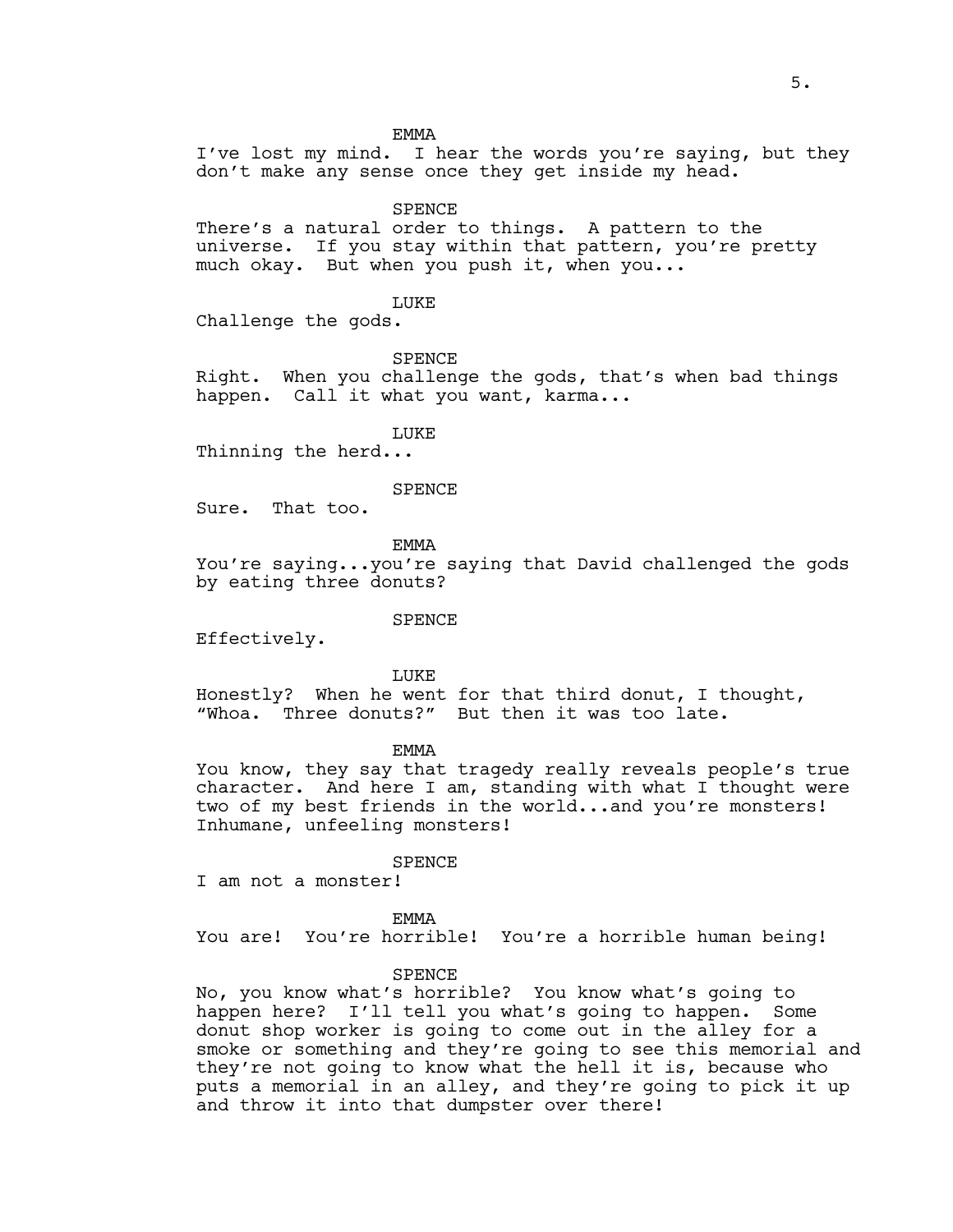LUKE

That's probably true, yeah. I could see that happening. Especially after a few days, you know? The flowers start to get dirty, maybe they get tipped over, the teddy bear gets all matted and grungy--

EMMA

Stop it! Stop it, stop it, stop it, stop it!

(EMMA sweeps up the flowers and teddy bear, clutching them in her arms.)

EMMA

Then we won't leave anything! Ever! For anyone! Because what's the point? We're born and we die and a few people remember us and then they die and then nobody remembers us and everything that we ever were gets thrown into dumpsters or landfills and then the sun goes red giant and incinerates everything on earth anyway so what's the point of remembering or trying to remember when everything everywhere leads up to a big fat nothing for eternity? We're nothing! Everything is nothing! There is no point in anything, ever!

> (EMMA flings the flowers and teddy bear as far away as she can.)

**LUKE** 

Jesus, Emma. That's pretty grim...

EMMA

I just wanted to leave something for David...to say that we remembered him...that we miss him...that we're sorry he's not here...that's all I wanted...

**LUKE** 

I know...

(SPENCE's face starts to quiver.)

EMMA

Spence? Are you okay?

(SPENCE bursts into tears.)

EMMA

Oh my God...Spencer!

(SPENCE's body is wracked with sobs.)

EMMA

Luke...do something!

LUKE

Spence? Jesus...come on, man...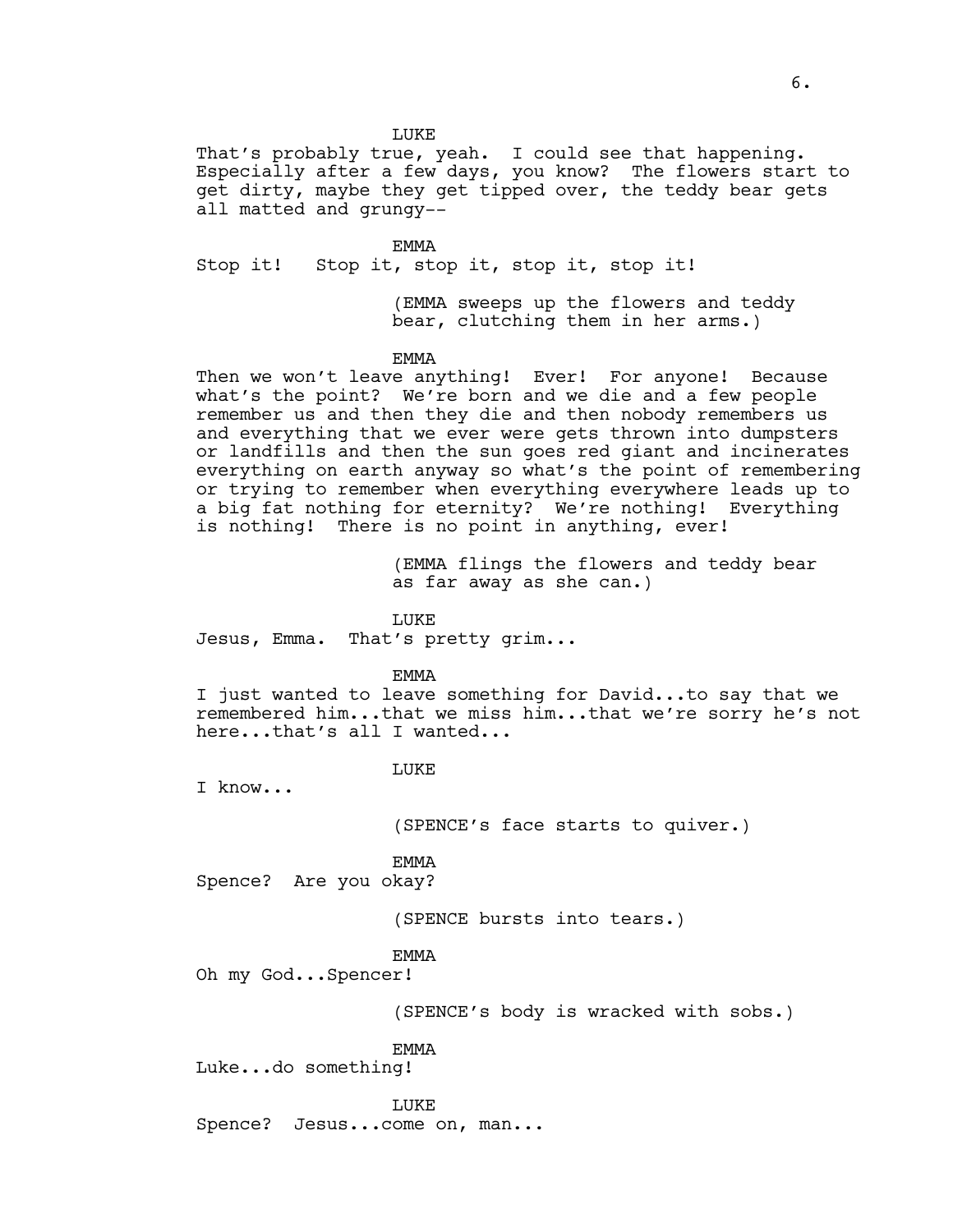(SPENCE drops to his knees, not just weeping, but keening, his grief pouring out of him as he rocks back and forth, wailing at the top of his lungs. LUKE and EMMA look at one another helplessly. They get to their knees on either side of SPENCE and hold him. They start rocking with him, all of them crying. The rocking slows and SPENCE looks upward. EMMA and LUKE follow his gaze.)

SPENCE

I don't want to leave plastic flowers in an alley...

EMMA

No...no, we're not doing that.

LUKE

No way...

SPENCE

I just want to miss him. I want to feel this ache inside me and know that's for David. That's our memorial...that's the only kind of memorial that matters...the pain we feel in our hearts because our friend is gone.

EMMA

That's beautiful, Spence. I'm sorry...the way you were talking, I didn't think you cared about David.

SPENCE

What was he thinking?

LUKE

He wasn't. He just...he loved donuts.

EMMA

To be honest, when he reached for that third donut...I wanted to say something. I don't know why I didn't.

SPENCE

Because you knew how much he loved donuts.

LUKE

He sure did.

EMMA

Nobody loved donuts more.

(They all get to their feet, brushing themselves off.)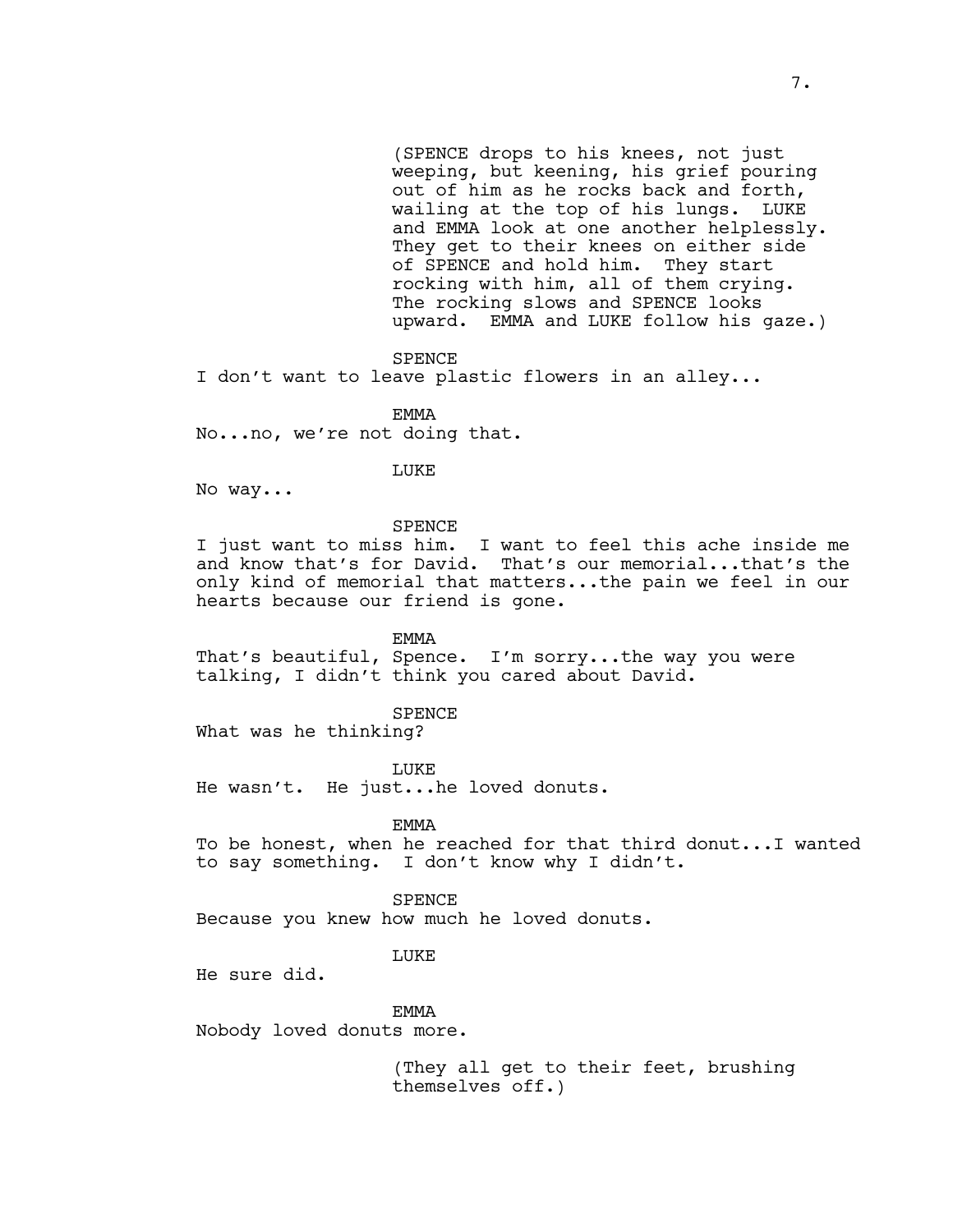LUKE Not to be disrespectful or insensitive or anything, but does anybody want a donut? **EMMA** I wouldn't mind one...since we're here. I mean, you know, nothing fancy or with sprinkles. Just a cruller or something...Spence? Are you okay with a donut? SPENCE David would want us to have a donut. EMMA He would, wouldn't he? LUKE Damn straight he would. SPENCE But only one each! You hear me? One each. **LUKE** Two at the most. SPENCE Okay, two at the most. EMMA But not two apple fritters. LUKE Agreed. SPENCE That's just common sense. (EMMA holds out her hands. SPENCE and LUKE each take a hand.) EMMA I love you guys. LUKE Yeah. Let's try to stick around for one another. SPENCE When it comes right down to it, that's all we can do. (They start walking, arm in arm.) EMMA God, this place smells good.

8.